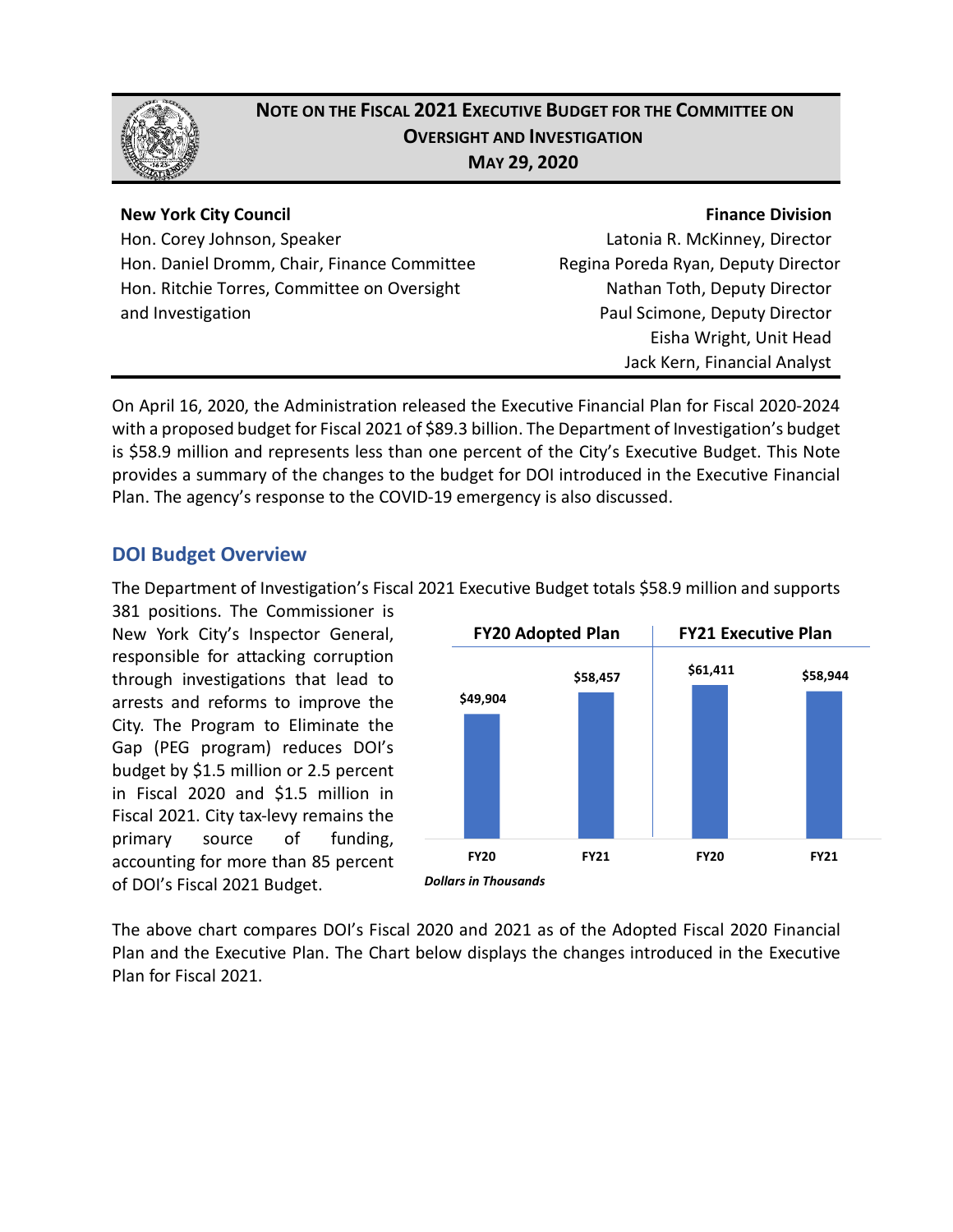

Changes introduced in the Executive Plan reduce DOI's budget for Fiscal 2021 by \$1.1 million. The major changes are described below.

## **Executive Plan Changes**

#### **PEG Program**

- **Personal Service (PS) Accruals.** The Fiscal 2021 Executive Plan includes a savings of \$1.5 million in Fiscal 2020 and \$1.5 million in Fiscal 2021. According to the Department the savings will be offset against budget codes that have a surplus at the end of the year and the details will be reflected in the Adopted Plan.
- **Vacancy Reduction.** The Executive Plan includes a baseline reduction of 10 positions and annual savings of \$810,377 beginning in Fiscal 2022. While the Fiscal 2020 and Fiscal 2021 Budgets include a headcount reduction there is no funding directly associated with the line item. The Department expressed there is an implicit savings of \$810,000 of the \$1.5 million in Fiscal 2020 and 2021 associated with the vacancies.

#### **Other Adjustments**

• **Lease Adjustment.** In 2019, the Department moved headquarters from 80 Maiden Lane to 180 Maiden Lane. The Department currently holds the leases for both locations and is in the process of transferring the lease for 80 Maiden Lane to other City agencies via DCAS. The Executive Plan includes a baseline increase of \$235,873 beginning in Fiscal 2021 to reflect changes in the prior estimate for 180 Maiden Lane.

#### **Agency Response to COVID -19**

In response to the COVID-19 pandemic, New York State issued 'New York State on PAUSE', an Executive Order effective 8 p.m. on March 22<sup>nd</sup>, to close all non-essential businesses, prohibit all non-essential gatherings, and to practice social distancing of six feet in public. The pandemic is widespread throughout the world, but especially prevalent in New York City as the City accounts for four percent of confirmed positive cases worldwide. Due to the severity of cases in New York City, agencies have had to modify their operations to assist in reducing the impacts of COVID-19. In response to the pandemic, the Department has taken a comprehensive approach to altering operations during the while still functioning as the City's Inspector General.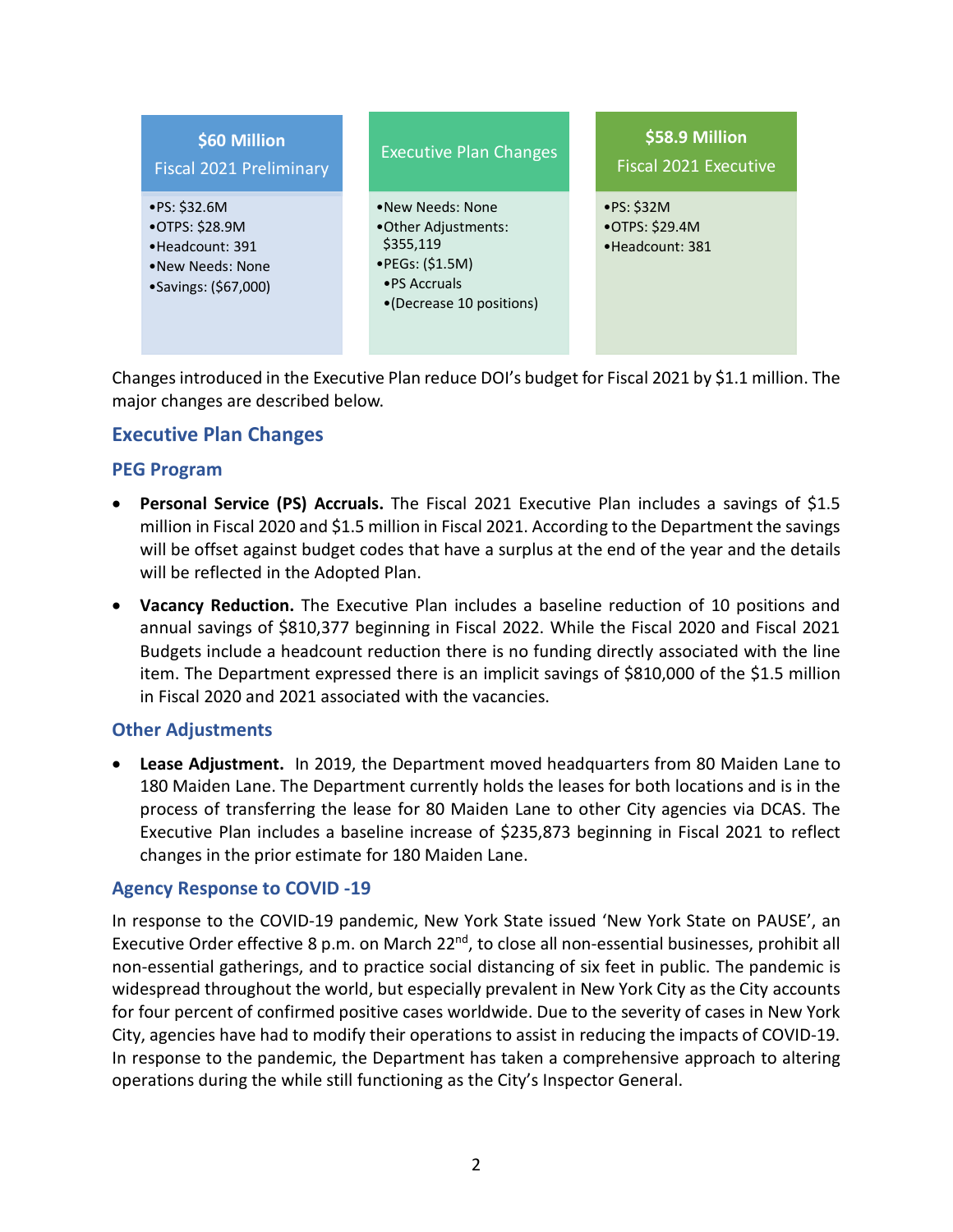#### **Impacts on Personnel**

- Nearly all of the Department's staff are working from home.
	- $\circ$  The Department distributed 200 laptops and increased VPN capacity 10-fold to accommodate staff working from home.
- Residential evictions are suspended.
	- $\circ$  On March 13, DOI notified City Marshals that residential evictions were suspended for one week.
	- o On March 15, New York Chief Administrative Judge Lawrence Marks issued a memorandum stating that all eviction proceedings and pending eviction orders were suspended indefinitely  $1$ . In response, on March 16, DOI notified all City Marshals that eviction proceedings were suspended until further notice  $2$ .
- On March 20, Governor Cuomo issued Executive Order 202.8, enacting a statewide eviction moratorium until June 20.
- The Department directed all City Marshals to suspend service of property levies and income executions until further notice.
- The Department closed the finger-print unit and reassigned staff members to other agencies for COVID-19 outreach activities.
- The Department has suspended:
	- o In person complaints.
	- o Background Interviews.
	- o Anti-corruption lectures and trainings conducted by DOI personnel.
	- $\circ$  In-person interviews of witnesses, except as required in investigations that may have an immediate impact on public health or safety, or can be done under safe guidelines.

# **Other Agency Issues/Budget Risks**

• **Hiring Freeze.** As the entire city is facing budget cuts, DOI has areas that would be hindered by a hiring freeze. The Department has teams and subdivisions with high turnover. According to DOI, if a hiring freeze were implemented, the Department would not be able to fill the positions that have been recently vacated. The Department has expressed that it is flexible enough to face budget cuts internally through restructuring, evident by the PS Accruals PEG that decreases the Department's budget by \$1.5 million or 2.5 percent. However, restrictions such as a hiring freeze would significantly hinder its abilities to backfill essential investigator positions. The Department believes, that in the financial crossroads that the City finds itself in, it is more important now to properly staff and fund DOI, as the City's agency that roots out corruption and financial misconduct, the importance of the Department of Investigation is as important as ever.

<span id="page-2-0"></span> <sup>1</sup> https://www1.nyc.gov/assets/doi/downloads/pdf/marshals/NYSUnifiedCourtSystemMemorandumdated3-15- 2020.pdf

<span id="page-2-1"></span><sup>2</sup> https://www1.nyc.gov/site/doi/offices/nyc-marshals.page